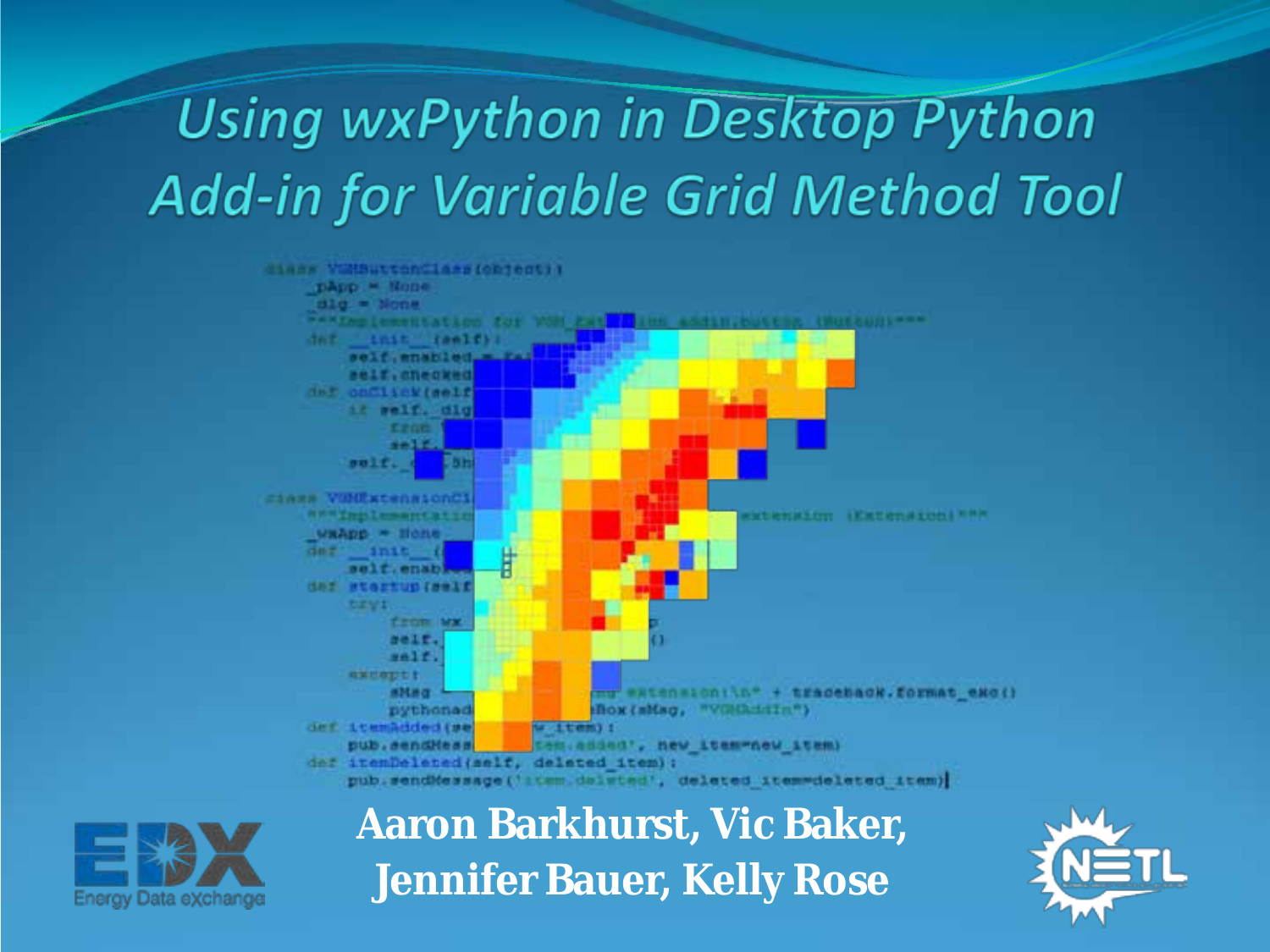### Variable Grid Method *Addressing the Technical Issue*

The NETL Variable Grid Method (VGM) helps communicate data and uncertainty *simultaneously* by providing a single layer that represents both the data values (colors) and uncertainty (grid cell size) while still preserving broad spatial trends and patterns



Example of a variable grid (B, C) created from point data (A) where both the data values that need to be communicated (shown in colors) and the uncertainty associated with the interpolation (based off grid cell size, where smaller grid cells have less uncertainty and larger grid cells have more uncertainty) are shown simultaneously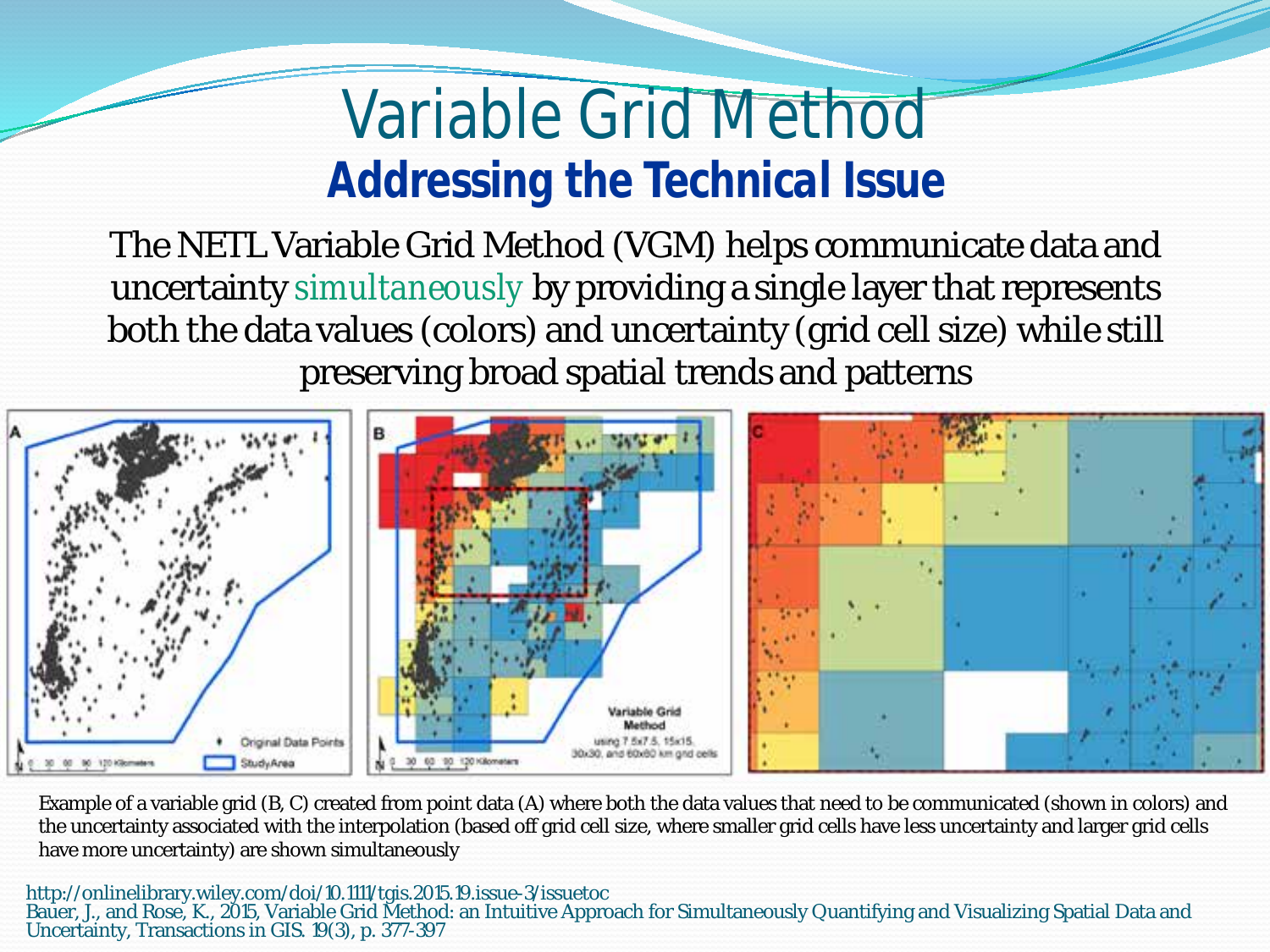#### Why an add-in?

- VGM tool started as an ArcGIS script tool
- Need for custom functionality and UI
- Easily distributed as batch file with dependencies and .esriaddin

#### Why wxPython?

- Quicker development and faster deployment
- Easily readable code
- It just worked for us!

|  | Variable Grid Creator                                           |  |                       |  |
|--|-----------------------------------------------------------------|--|-----------------------|--|
|  | Step 1: VGM Parameters<br>.<br>Evaluator                        |  |                       |  |
|  | <b>B</b> Point Density<br>Attribute<br>Grid Cell Size (meters): |  | Variable Grid Creator |  |
|  |                                                                 |  |                       |  |
|  | <b>Point Density</b>                                            |  |                       |  |
|  |                                                                 |  |                       |  |

#### ArcMap and Python: Closing the VBA Gap

Mark Cederholm **UniSource Energy Services** 

Esri Developer Summit 2012

Minimum neighbors: 10

Sector type:

http://www.pierssen.com/scate Variable Grids and Surface

http://video.arcgis.com/watch/1229/arcmap-and-python-closing-the-vba-gap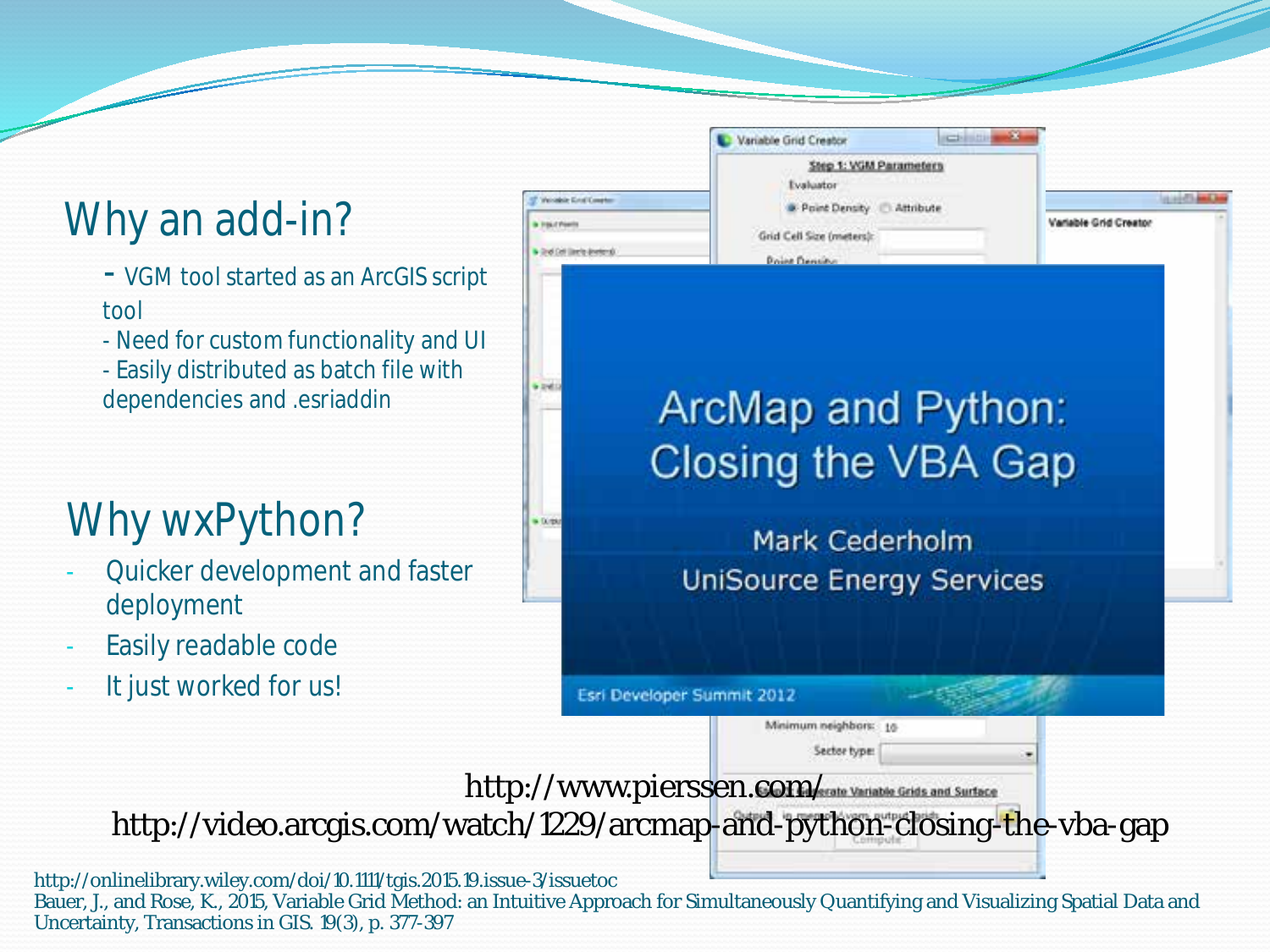### Demo…



http://onlinelibrary.wiley.com/doi/10.1111/tgis.2015.19.issue-3/issuetoc

Bauer, J., and Rose, K., 2015, Variable Grid Method: an Intuitive Approach for Simultaneously Quantifying and Visualizing Spatial Data and Uncertainty, Transactions in GIS. 19(3), p. 377-397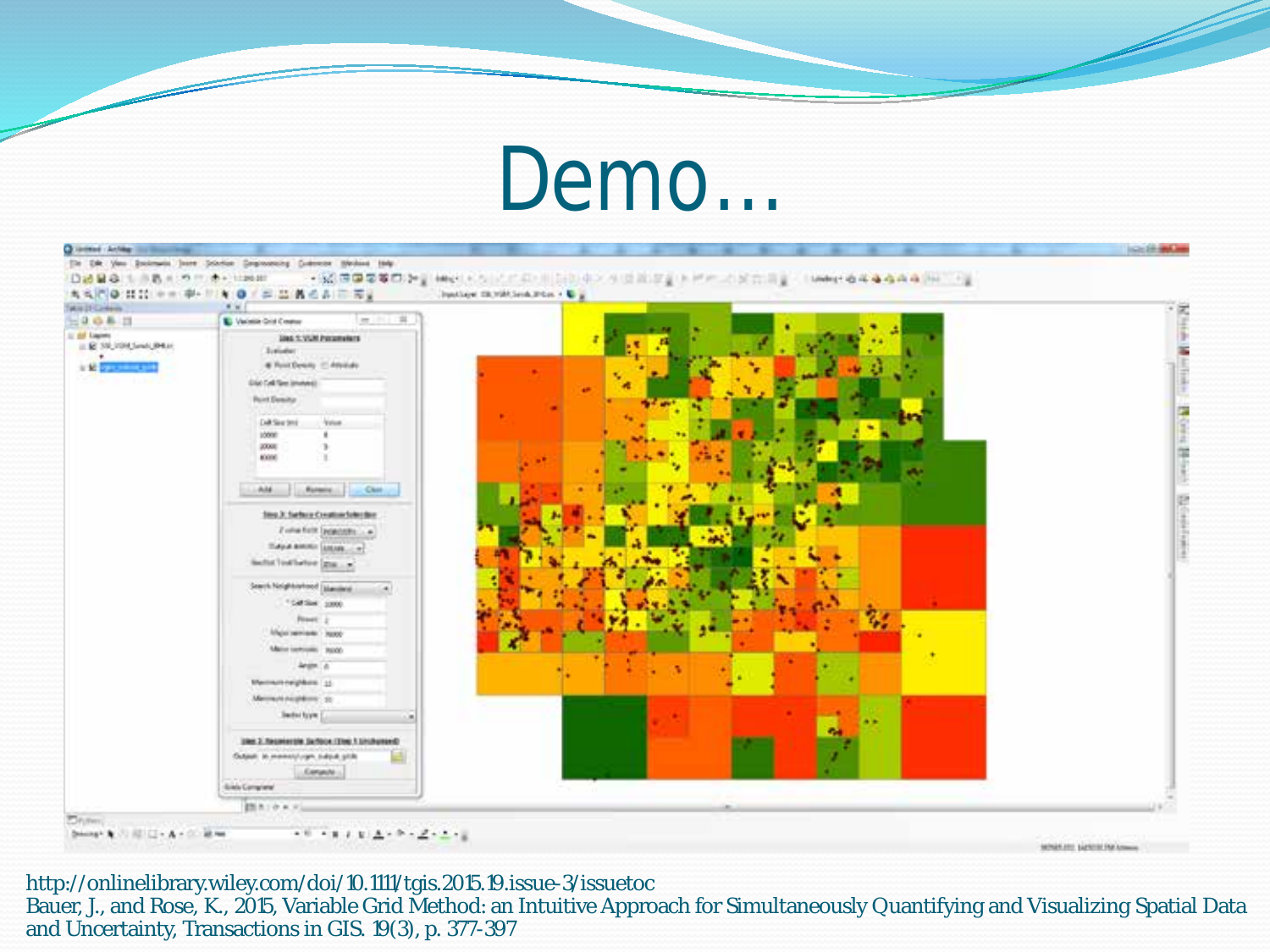## Hadoop-VGM: ArcMap to Hadoop



Bauer, J., and Rose, K., 2015, Variable Grid Method: an Intuitive Approach for Simultaneously Quantifying and Visualizing Spatial Data and Uncertainty, Transactions in GIS.<br>19(3), p. 377-397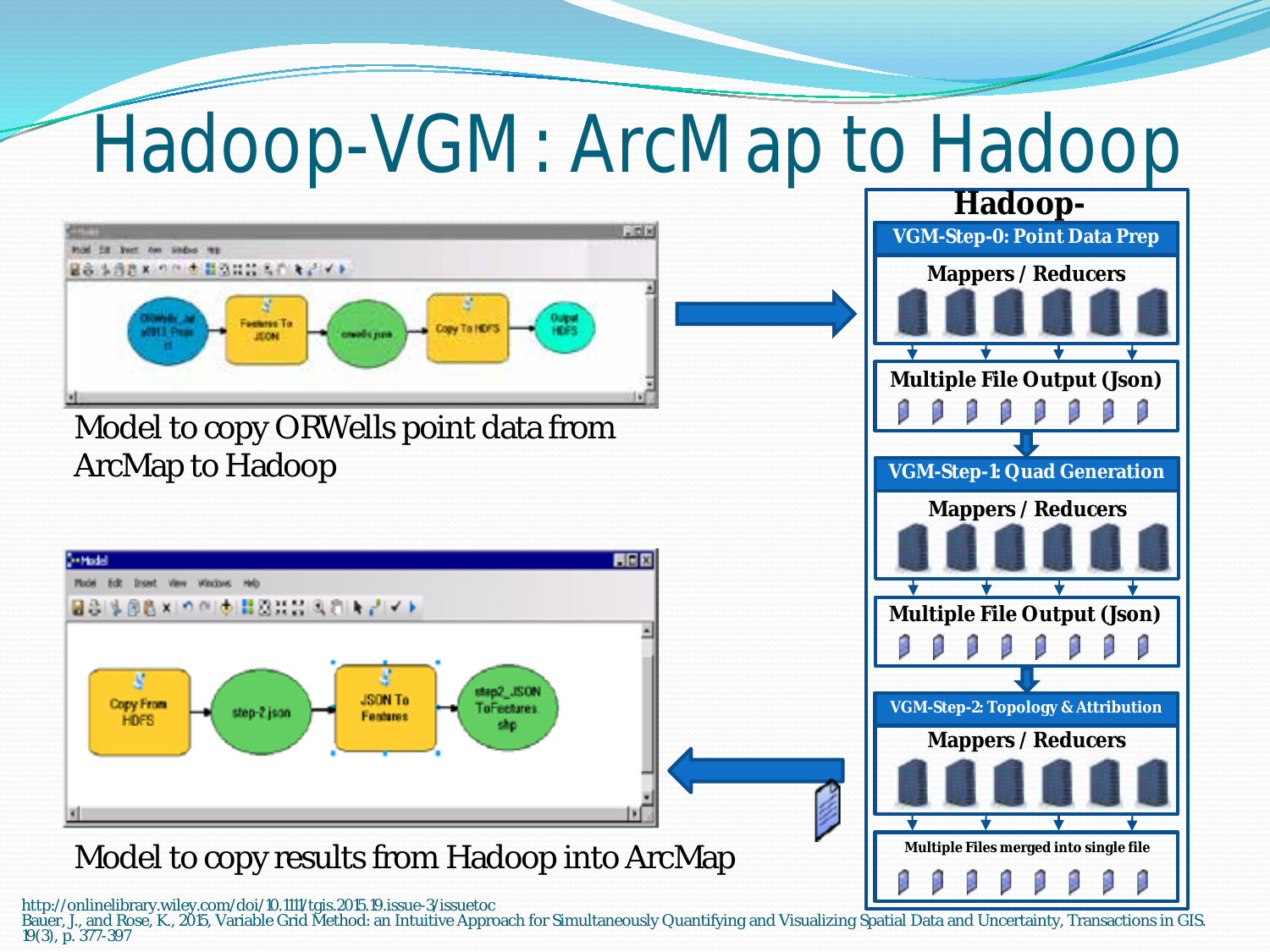## Next steps

- comtypes library
	- Integrate with ArcObjects
		- e.g. add results to Results Panel
- Build UI for NETL web applications
	- i.e. Geocube [\(https://edx.netl.doe.gov/gom-geocube/](https://edx.netl.doe.gov/gom-geocube/))
- User options for multiple variations of VGM outputs
- Provide as public download from Energy Data eXchange (EDX) - https://edx.netl.doe.gov/